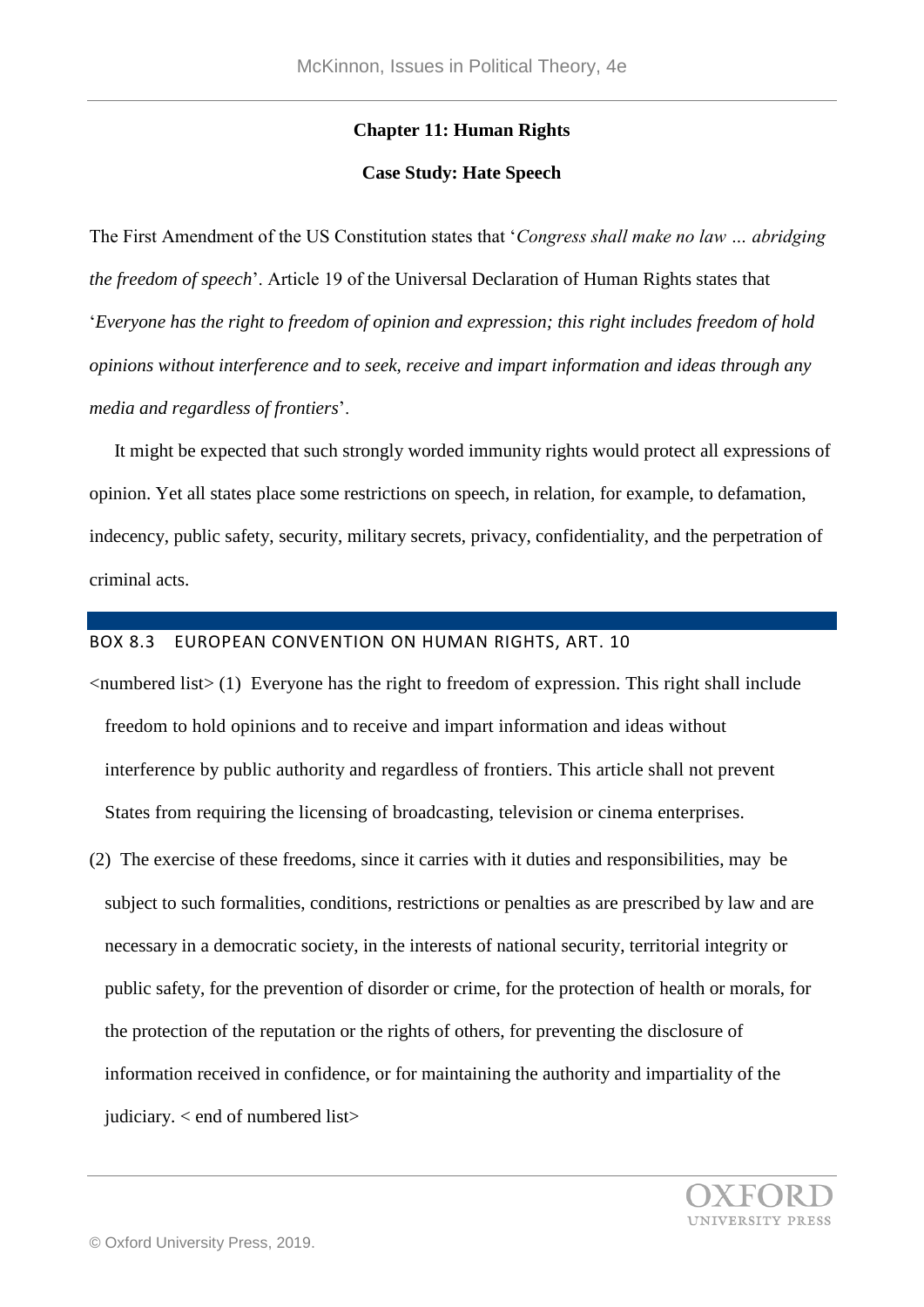Recently, many states that pride themselves on their traditions of free speech have introduced legislation to outlaw speech that denigrates, or insults, ethnic and religious groups, and stirs up social discord by inflaming prejudice and hostility. This attempt to protect minorities from the humiliation and distress of hostile opinion appears incompatible with a commitment to **freedom of expression**, which has been thought to exclude state-imposed limitations on the content of what is expressed. Preventing people from expressing strong condemnation of the way of life of members of another group, or punishing them for fiercely criticizing the religious beliefs and practices of other people, runs counter to permitting everyone to say what they think, however misguided and vociferous they may be.

### BOX 8.4 UK PUBLIC ORDER ACT 1986, S. 18

A person who uses threatening, abusive or insulting words or behaviour, or displays any written material which is threatening, abusive or insulting, is guilty of an offence if—

 $\leq$  lettered list $\geq$  (a) he intends thereby to stir up racial hatred, or

 (b) having regard to all the circumstances racial hatred is likely to be stirred up thereby.<end of list>

#### <A>Analysis

Freedom of expression is a human right if there is a morally important human interest in expression that overrides other moral considerations and ought to be guaranteed to all human beings. On this view, free speech is a human right only if people are free to express themselves irrespective of what they say and the manner in which they do so, whatever the consequences. Yet we have seen that one human right may conflict with another human right, and that the content and scope of many human rights is affected by the perceived social consequences of their implementation.

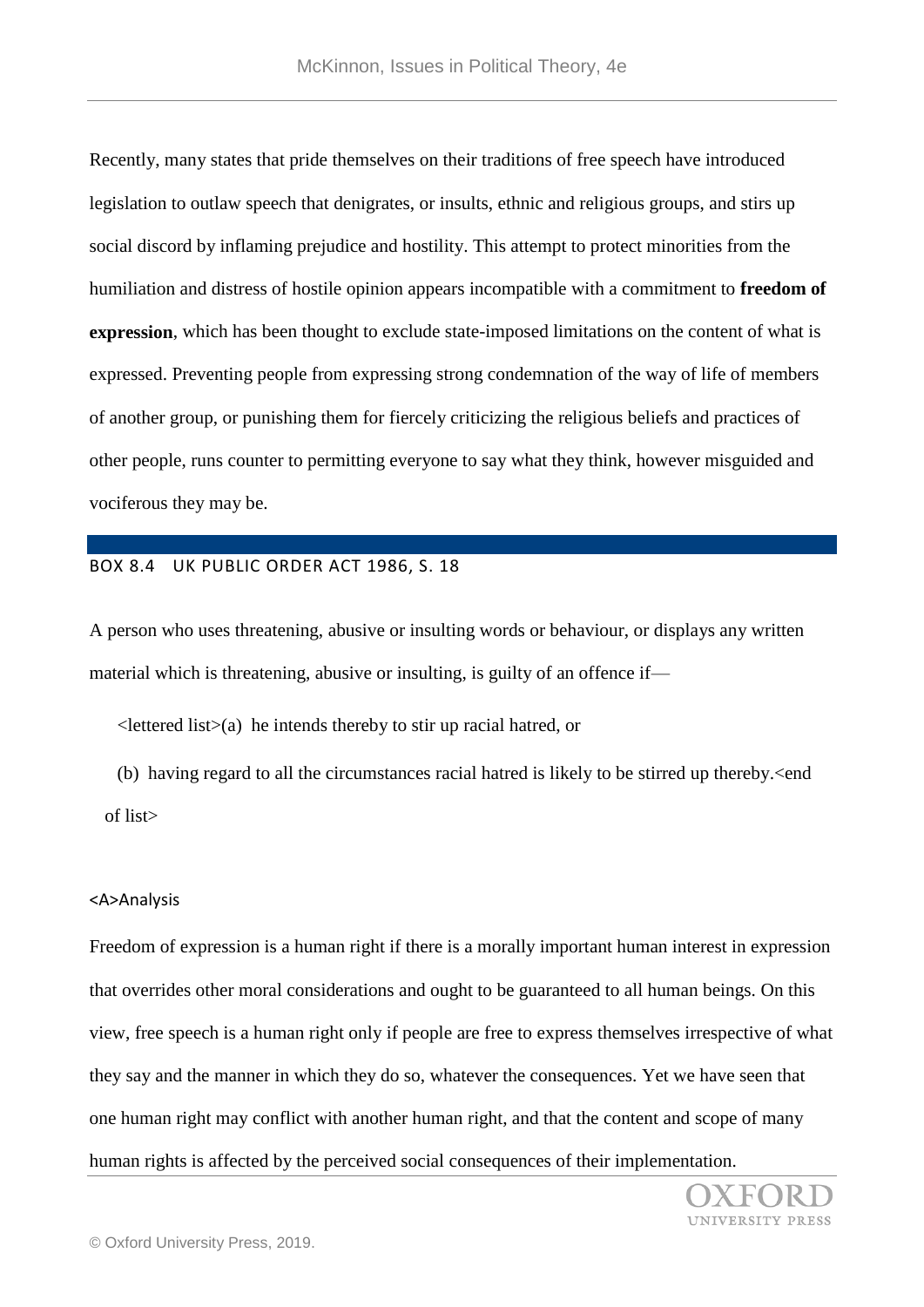To work out the content, scope, and moral weight of freedom of expression, we need first to ask with what sort of right we are dealing: are we discussing free speech as a liberty right, or as a negative claim right, or, also, as a positive claim right? If freedom of expression is taken to be a pure liberty right, to the effect that there is, or should be, no rule preventing a person from expressing themselves, then this does not mean either that others have a duty to allow the right holder to speak or that laws may not be passed attaching liabilities to some things that a person says, provided that there is no prior censorship of that speech. We may read the First Amendment in this way and say that it prohibits censorship prior to speech, but does not rule out criminal liability for, for example, sedition, or civil liability for, for example, defamation or, indeed, hate speech.

 To a person who takes civil liberties seriously, this analysis is inadequate, because it does not take into account the 'chilling' effect on speech that occurs when people do not speak up for fear of incurring such liabilities. From this perspective, free speech is a claim right for which the correlative obligation is the negative one of not interfering with the speech of other people. If this obligation is extended to the state, it means that there can be no laws penalizing speech, even after the event. This can be expressed by saying that there ought to be an immunity right excluding the enactment of such laws.

 Yet few people want to exclude, for example, defamation or pornography laws altogether. How then are we to distinguish between those post-speech sanctions that do and those that do not violate the negative claim right to freedom of speech? In answer to this question, the first standard move is to say that laws limiting freedom of speech are permitted only to protect that same right for other people. This would enable the state to prohibit the use of hate speech in order to curtail the speech rights of others. It would also allow the state to regulate speech in relation to its time and place, so that everyone gets the chance to speak and even to be heard. None of this amounts to penalizing speech for its content.

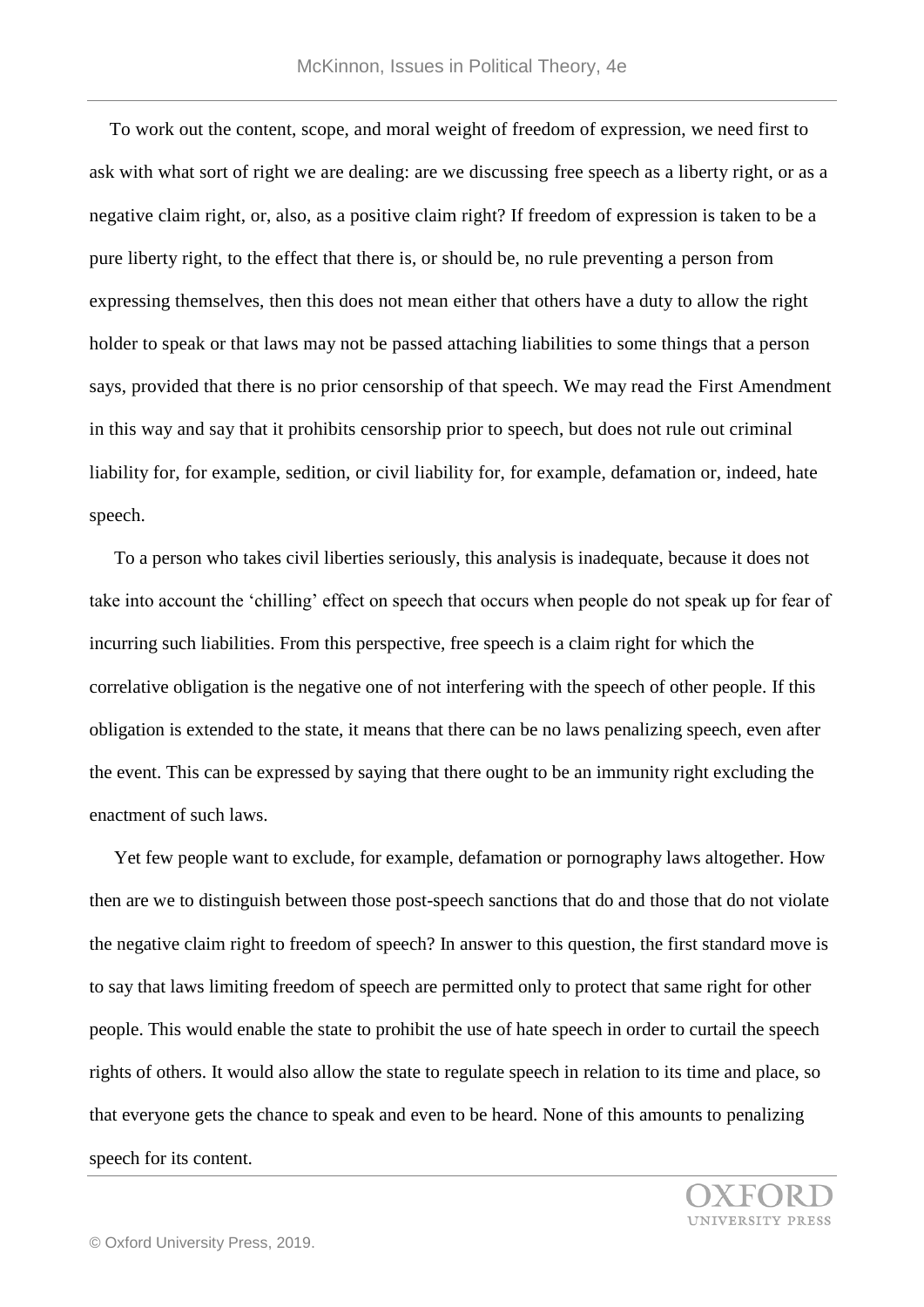The second standard move is to see if there are other human rights—such as the right to life or the right to privacy—that may be violated if there are no restrictions on the contents of expression. There are generally recognized human rights that protect a person's reputation, thus requiring a balancing of freedom of expression and the protection of reputation. Under this approach, hate speech could be prohibited if, for example, it were to make unfavourable and factually unjustifiable assertions about the religious beliefs and practices of another person or group.

 Insulting and hateful speech perhaps violates other human rights, in that it can lead to social unrest, and attacks on racial and other minorities. Social unrest, however, is not in itself a violation of a human right, but is an example of the 'general happiness' and 'public good' criteria that are characteristic of the consequentialist considerations that human rights are designed to trump. Yet perhaps we have here an example of a human right being overridden by the sort of consideration that permits non-rights factors to limit the scope of human rights, as is explicitly allowed for in modern bills of rights, such as the Canadian Charter of Rights and Freedoms, and the European Convention on Human Rights. In this case, there is no reason, in principle, why the distress caused by hate speech should not also be taken into account in determining the scope of the human right to free speech. This is a matter of moral and political judgement that cannot be settled by an appeal to agreed conceptions of what sort of right freedom of speech is and what its parameters are, but which requires us to take the consequences of different free speech laws into account.

 A difficulty with consequentialist reasoning about freedom of expression is knowing what effects speech does have on other people. The old adage 'sticks and stones can break your bones, but words can never hurt you' suggests that mere words do not cause distress—but it is clear that they often do, and more so in some cultures than in others. Indeed, in some cases, the connection of word and deed is so close that speech is equivalent to action, such as when one person tells another person to shoot a third person. In these instances, we may say that what is being prohibited is not speech, but action.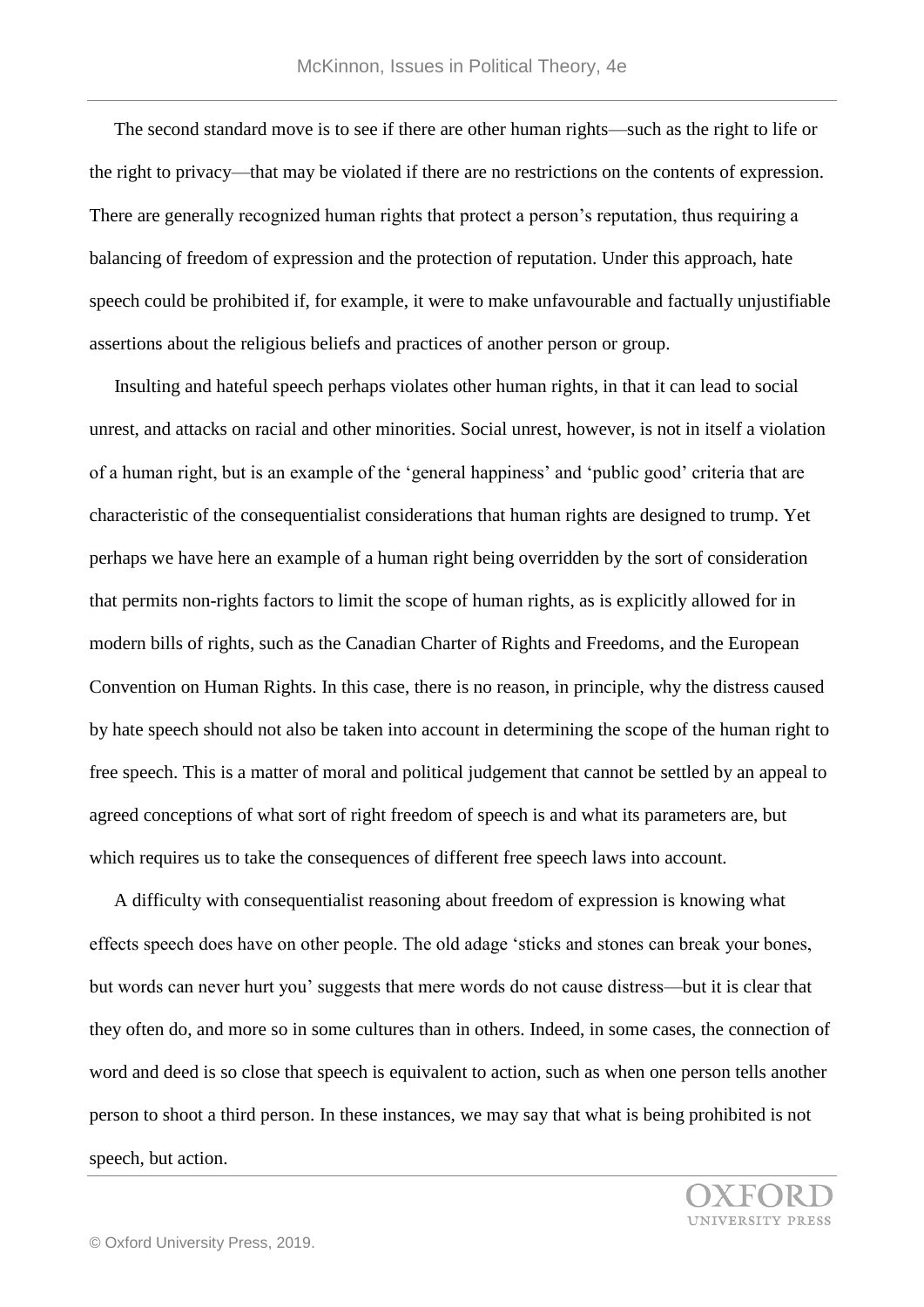Further complexities are introduced if freedom of expression is construed as, in part, a positive claim right for which the correlative obligations include duties on governments, and others, actually to promote the conditions under which people are able to express themselves effectively. This is a point to which we return at the end of this case study.

## <A> Justifications

We are now clearly far removed from simple intuitions about human rights as having to do with prohibiting those things that ought never to be done to other people. The only way forward at this point is to examine the range of arguments for and against free speech of one sort or another.

 The neo-Kantian, stressing the fundamental importance of moral agency, can argue that speech and communication generally is a prerequisite of individual moral agents working out and acting on their own beliefs as to what is morally right and wrong, although how much speech is required for this purpose is not clear. Indeed, most theorists would say that self-expression is an intrinsically valuable aspect of human nature. Thus, natural lawyers take expression to be a wholesome natural phenomenon that involves the functioning of the distinctive capacities of humans. All of this can be seen as protecting the dignity and autonomy of people, although it does not establish how much moral weight should be given to the intrinsic value of expression.

 Utilitarians can also argue that self-expression is intrinsically valuable as a highly enjoyable experience in itself and can add that speech is instrumentally important, in that it enables people to protect their interests. Speech is also important for the intellectual and moral progress of a society, because discussion is an essential element in enabling us to distinguish between truth and falsehood. As J. S. Mill (1859) famously argued, only by allowing freedom of expression can we have the confidence that our beliefs have withstood critical questioning. Free speech is also necessary for the proper functioning of democracy, which requires voters to make a judgement on the performance of elected politicians and governments, which process requires open debate and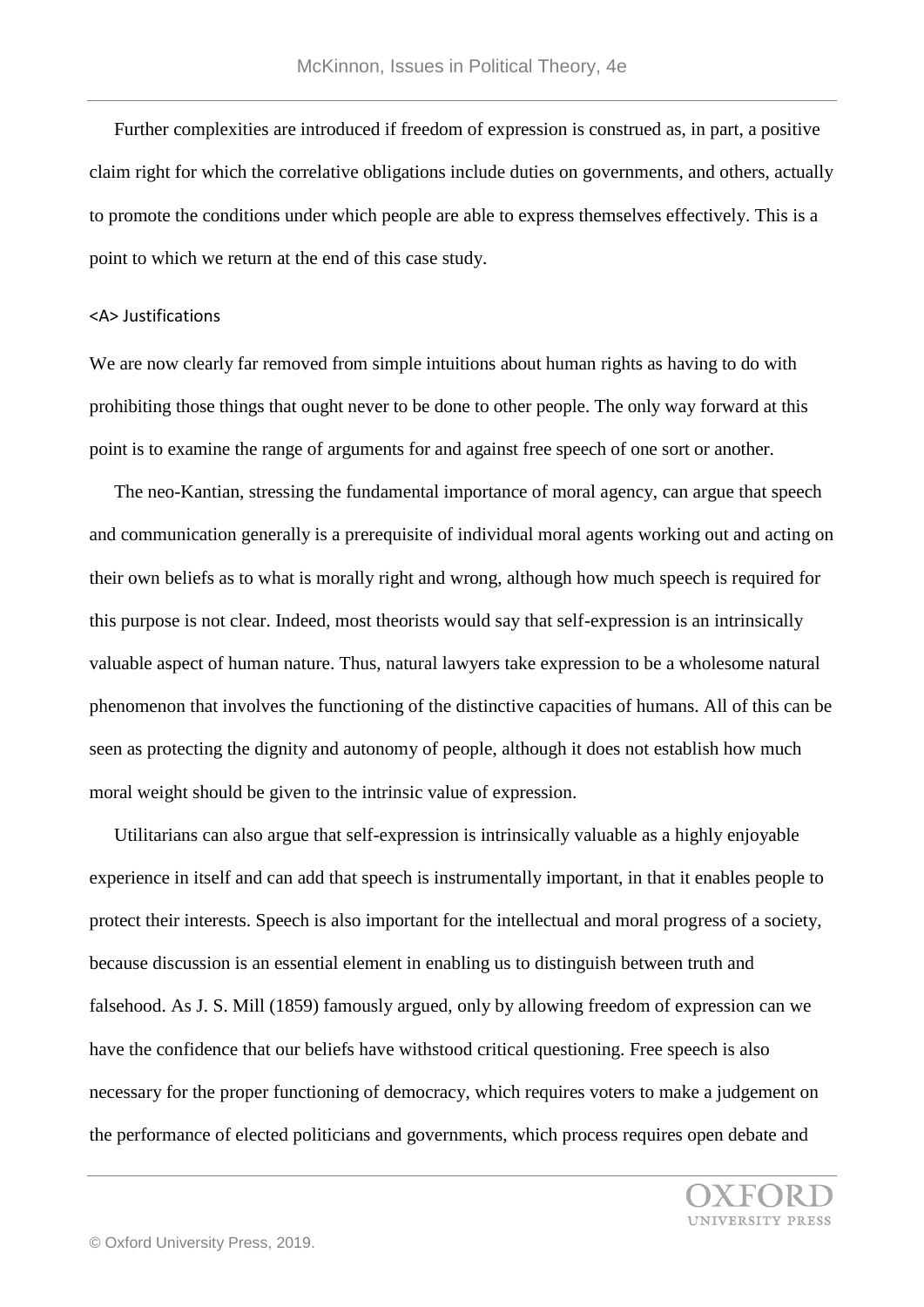free passage of information.

 The consequentialist arguments here may be subject to the caveat that not all speech is necessary for securing these individual and public benefits, thus opening the door to free speech limitations. But governments tend to use what seem to be reasonable exceptions to the immunity of speech from restrictions to protect their own interests. Governments abuse apparently reasonable restrictions by, for example, using defamation laws to limit political speech and to suppress unpopular groups. While it may seem a good thing to limit speech that insults and threatens sections of the public, such laws will be used selectively to prevent criticism of powerful groups by less powerful ones. Hence the argument that, in practice, there should be no restrictions on free speech.

 It is worth noting that many of the strongest arguments for freedom of expression, such as the argument for justified belief and the argument for promoting democracy, are instrumental ones, so that balancing human rights against each other is not all that is involved in determining the analysis and justification of a human right in practice. This is very much the case with hate speech, the most convincing justifications of which relate to the preservation of social harmony and the elimination of discrimination.

#### <A>Implementation

Given the complexities of the moral argument about sanctioning hate speech, the mass of empirical evidence that is relevant to these moral arguments, and the practical matters of what sort of rules are effective in different circumstances, it is difficult to see how decisions as to how much weight to give to freedom of speech can be described as legal rather than political. It follows that determining the limits of free speech should be a matter for political debate, rather than determination by courts. Further, it seems inconsistent to argue that the benefits of freedom of speech should not apply to debates about freedom of speech itself. Free speech is, however, a good